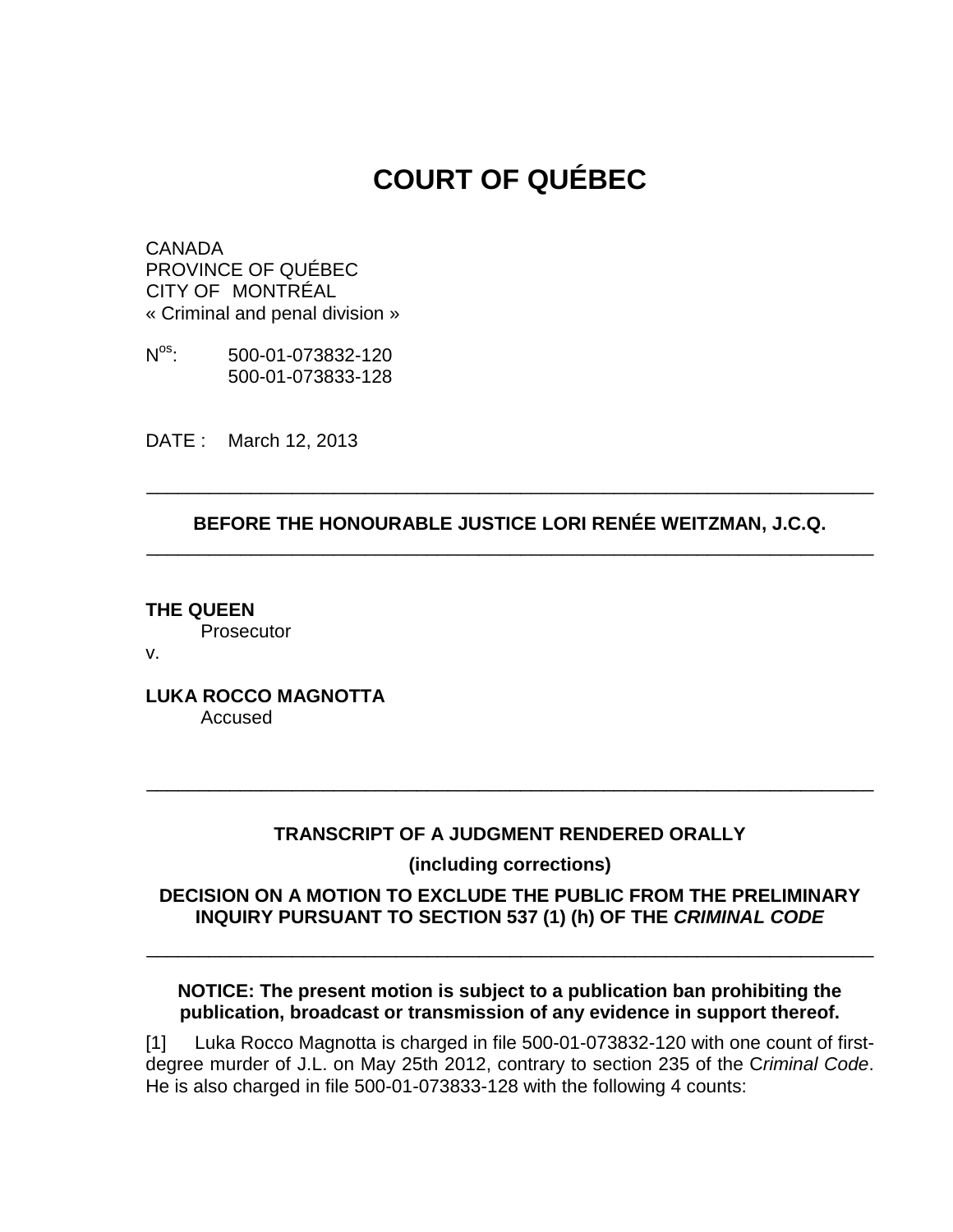- 1. Improperly or indecently interfering with, or offering an indignity to the body or the human remains of J.L. contrary to section 182 of the Criminal Code;
- 2. Making printing publishing distributing circulating or having in his possession for publication, distribution or circulation obscene matter, contrary to section 163(1)(a) of the Criminal Code;
- 3. Making use of the mails for the purpose of transmitting or delivering anything that is obscene, indecent, immoral or scurrilous contrary to sections 168 and 169 of the Criminal Code; and
- 4. Criminal harassment of Stephen Harper and members of Parliament, contrary to section 264 (1)(3)(a) of the Criminal Code.

[2] Prior to the commencement of this preliminary inquiry, upon application by the accused, this court ordered that the evidence to be taken at the inquiry shall not be published in any document or broadcast or transmitted in any way as per the mandatory requirements of section 539 (1) (b) of the Criminal Code.

[3] By the present motion, the accused further seeks to have this court exercise its discretion pursuant to section 537 (1) (h) of the Criminal Code, in order to exclude members of the public during the preliminary inquiry. The section reads as follows:

537. (1) Powers of justice - A justice acting under this Part may : (h) order that no person other than the prosecutor, the accused and their counsel shall have access to or remain in the room in which the inquiry is held, where it appears to him (sic) that the ends of justice will be best served by so doing;

[4] The grounds supporting this motion, as presented in oral submission fall into two distinct categories.

[5] Firstly the accused submits that his medical history, combined with the medication he is taking warrant that the present preliminary inquiry be held in camera. In support of this argument the accused has tendered exhibits R-1 and R-2.

[6] R-1 is a copy of a letter dated March 6, 2013 signed by Dr Roy, the accused's treating psychiatrist at the Philippe-Pinel Institute in Montréal since November 21, 2012. She lists the medication presently prescribed to the accused: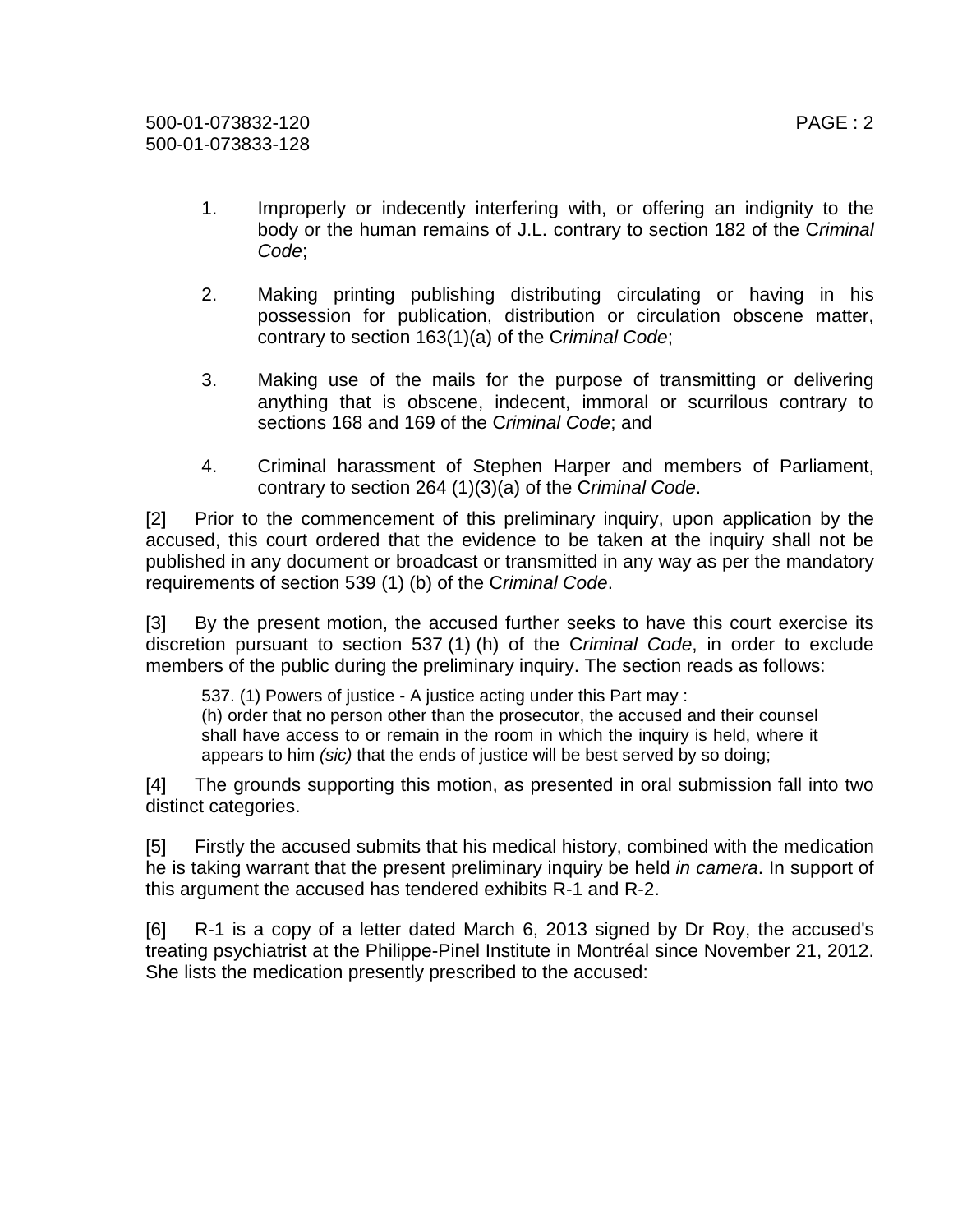500-01-073832-120 PAGE : 3 500-01-073833-128

- 30 mg of Mirtazapine (an antidepressant)
- 100 mg 3 times a day and 550 mg at bedtime of Quetiapine (an antipsychotic drug)
- 15 mg of Zopiclone at bedtime (medication to induce sleep)
- 2 mg of Lorazépam twice a day (a tranquilizer)
- 1 can of Ensure per day (a dietary supplement)

Dr Roy also notes that the accused's treating physician at the prison has prescribed:

- 10 mg of Dompéridone 3 times a day
- 40 mg of Pantoprazole twice a day and
- Voltaren Emulgel, an anti-inflammatory cream applied as needed.

[7] R-2 is an unsigned copy of a diagnosis dated April 3, 2003 by Dr Sooriabalan at the Rouge Valley Health System Centenary Health Center Site. It states that a patient named Eric Newman, with the same date of birth as appears on the Information/Warrant for this accused, was a 20-year-old male suffering from paranoid schizophrenia. He was discharged with a recommendation of outpatient follow-up and various medication.

[8] In the second part of his argument in support of a closed court, the accused argues that the publication ban ordered pursuant to section 539 is simply insufficient to effectively preserve his right to a fair trial. According to this argument, the level of media coverage already evidenced in this matter combined with the international scope of the coverage outside the reach of this court's jurisdiction, makes it impossible to properly shield the evidence that will be tendered at this inquiry from the Internet access of prospective jurors.

[9] In support of this argument, the defense refers to two decisions dealing with a request for exclusion of the public. In the case of Regina V. Sayegh (no 1)<sup>7</sup>, in the Ontario Provincial Court, representatives from the United States media were present in the courtroom and indicated that they intended to publish the evidence given at the preliminary hearing. Judge Wallace found that in view of the absence of any measures he could take to stop the foreign media from circumventing the non-publication order, the exclusion of the public was necessary in order to protect the accused's right to a fair and impartial jury.

[10] The defense also referred to the case of R. v. Ssenyonga<sup>2</sup> in which Judge Livingstone of the Ontario Court of Justice refused to order the exclusion of the public as requested by the Crown, despite hearing expert opinion evidence from a psychiatrist who testified that the best interests of the complainants in the sexual assault case required that they not testify in open court. The judge found that the doctor's opinion

 $\frac{1}{1}$ [1982] O.J. 3648.

<sup>2</sup> [1991] O.J. 2581.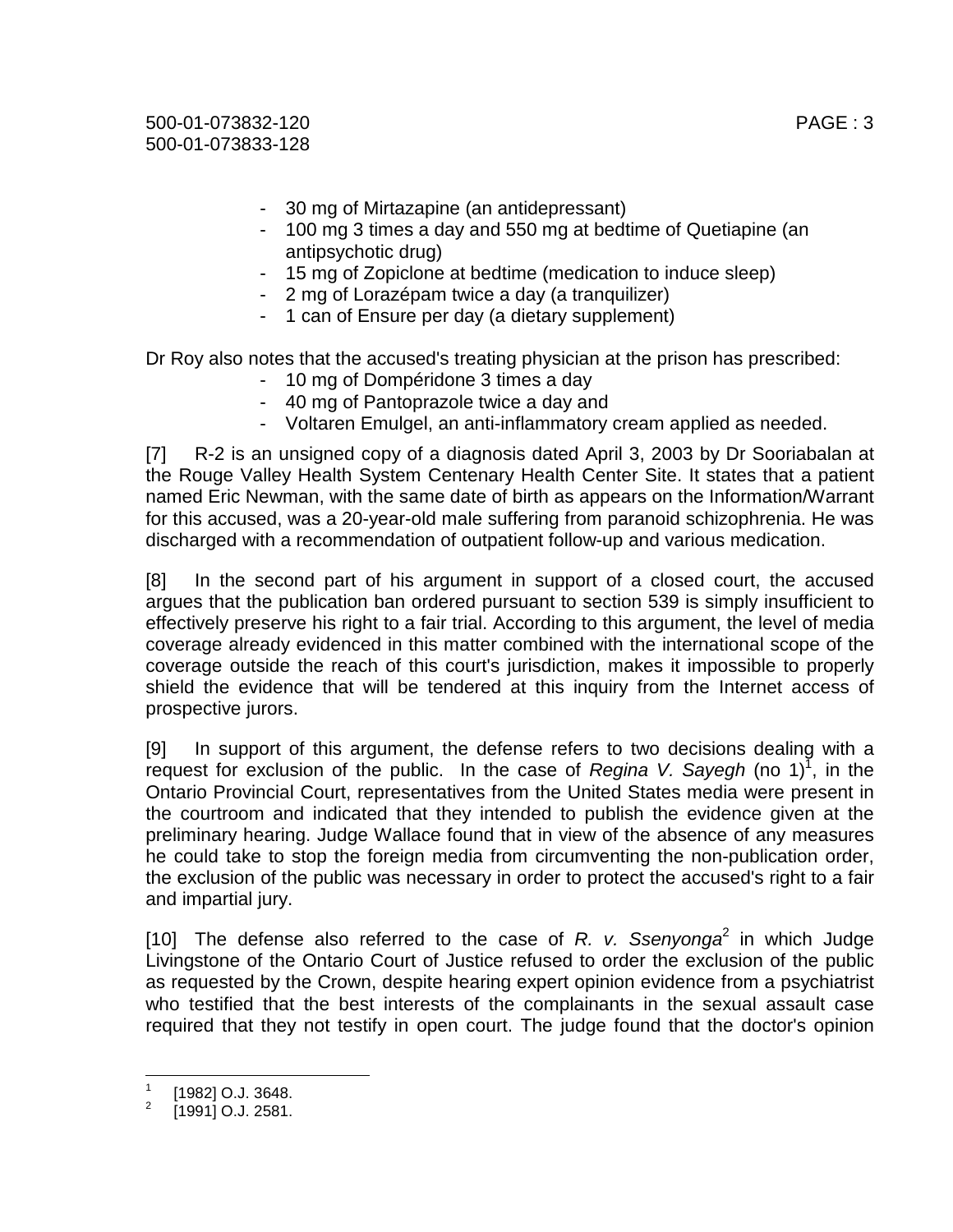evidence was not of such an "extraordinary or compelling nature" to justify a departure from the open court process.

[11] Furthermore, the defense contends that a publication ban is insufficient in scope as it allows the media to comment negatively about the accused, for example his demeanor in court, and places an undue burden on the defense and the Court to scrutinize media coverage in order to flag any excesses. As support for this argument, the defense tendered exhibit R–4 which they argue is an example of inappropriate media coverage which places the accused's fair trial rights in peril. The article written by Catherine Solyom for Postmedia News on January 10, 2013 notes that at the pretrial hearing:

Magnotta's defense lawyer, Toronto-based Luc Leclair, will not make any admissions on behalf of his client to speed the process along. Leclair will not make an admission as to the identity of the victim, the identity of the accused or the time and date of the infraction.

[12] The defense submits that this reporting goes beyond the bounds of the publication ban as it includes reference to the evidence.

[13] According to counsel for the accused, in general, the media coverage to date has "vilified the accused" and the tenor of these reports indicates that merely restricting publication to the evidence taken at the preliminary inquiry provides only partial and thus inadequate protection for the accused's rights.

[14] On the issue of inappropriate behaviour by the media, the defense tendered exhibit R–3 which is an e-mail sent by Mr Sirois in his capacity as Director of Judicial Services in the Metropolitan area. This e-mail was sent to all counsel (both Crown and defense) involved in this matter, with a "CC" to the Court. In this correspondence, Mr Sirois refers to a meeting he had with counsel in order to discuss some logistics in the courtroom in the present matter. He explains to the lawyers that he is unwilling to unilaterally accept any specific demands regarding the courtroom set-up as these should be brought to the judge presiding the inquiry. Mr Sirois refers to a request from a journalist to have a reserved seat, which request was denied. He also refers to the presiding judge as having authorized nine places to be reserved for journalists on a firstcome first-served basis, with the remaining seats available in the courtroom as well as the closed-circuit TV room on a first-come first-served basis. The defense takes issue with the "shocking" and "inappropriate" request from the media to have reserved seating.

[15] The defense refers to a balancing of interests as mandated by the Supreme Court in the Dagenais<sup>3</sup> and Mentuck<sup>4</sup> cases, and he argues that the right to a fair trial trumps

<sup>—&</sup>lt;br>3 Dagenais v. CBC, [1994] 3 S.C.R. 835.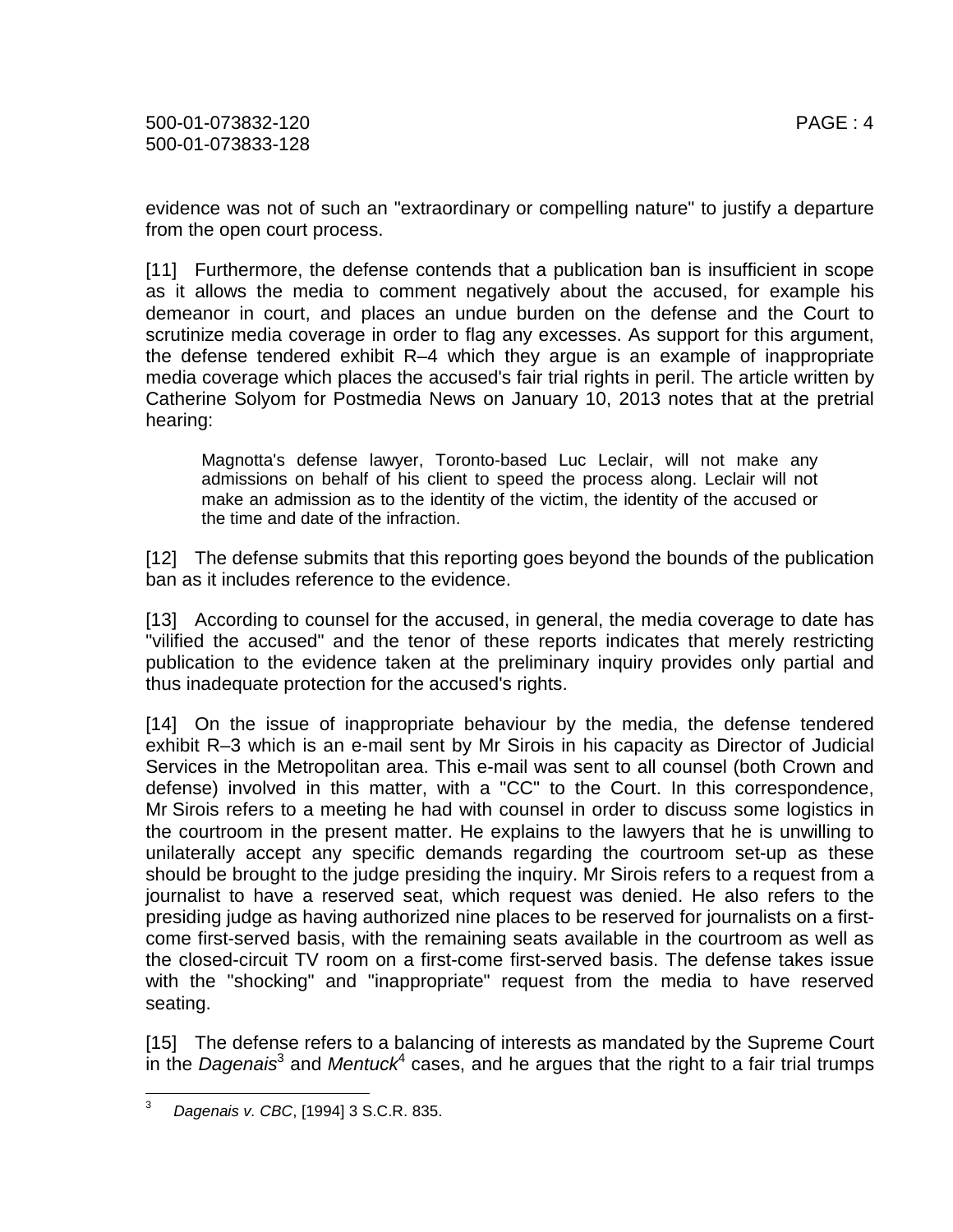any other rights at stake. In view of all the circumstances, the defense claims that an in camera hearing is both necessary for the proper administration of justice and provides the most minimal limits on constitutional rights.

## **The Crown**

[16] In answer to this motion, the Crown argued succinctly that there is a total absence of evidence to support the request made by the defense. Exhibits R-1 and R-2, which refer to medication taken by the accused and a diagnosis of some 10 years ago in no way provide a sufficient foundation to argue for the exclusion of the public.

[17] The prosecutor strongly disagrees with the position advanced by the defense which seeks to have a publication ban apply not only to the evidence but to anything referring to the accused in the courtroom. He points out that section 539 of the Criminal Code specifically refers to "evidence taken at the inquiry" and as such, the statutory restriction on publication must not be interpreted as going beyond those terms. Finally, without commenting on the appropriateness of the article filed under R–4, the Crown argues that a judicious response to a reporter overstepping, ignoring or flouting a publication ban is not the draconian exclusion of all of the public for the duration of the preliminary inquiry

#### **Mr Bantey on behalf of the Globe and Mail, the Gazette, Médias transcontinental, Global Television Network, Gesca Ltée, CTV Inc. and the Fédération professionnelle des journalistes du Québec.**

[18] Mr Bantey agrees with the defense's characterization of this case as a "highprofile matter placing our entire judicial system on display". It is particularly in view of this profile that the media strenuously oppose any exclusion which would prohibit them from being present to monitor the proceedings as they unfold.

[19] Mr Bantey takes issue with the defense position that constitutionally protected fair trial rights must trump all others. Quite to the contrary, the Supreme Court cases of Dagenais and Mentuck specifically state that no constitutional right must take precedence over another. In Dagenais, the Supreme Court of Canada states specifically that Charter 2 (b) rights and 11(d) rights enjoy equal status<sup>5</sup>. Thus, keeping this principle in mind, Mr Bantey argues that the case of Sayegh, decided in the earliest days of Charter interpretation in 1982, can no longer be persuasive as it predates these clear pronouncements by the Supreme Court.

[20] Mr Bantey suggested that in view of two competing yet equal rights, the judge's discretion must be applied in accordance with the test set out by the Supreme court in Mentuck in 1994 and reiterated in Dagenais in 2001, providing first instance judges with

 $\frac{1}{4}$ <sup>4</sup> R. v. Mentuck, [2001] 3 S.C.R. 442.

Dagenais, paragr. 72.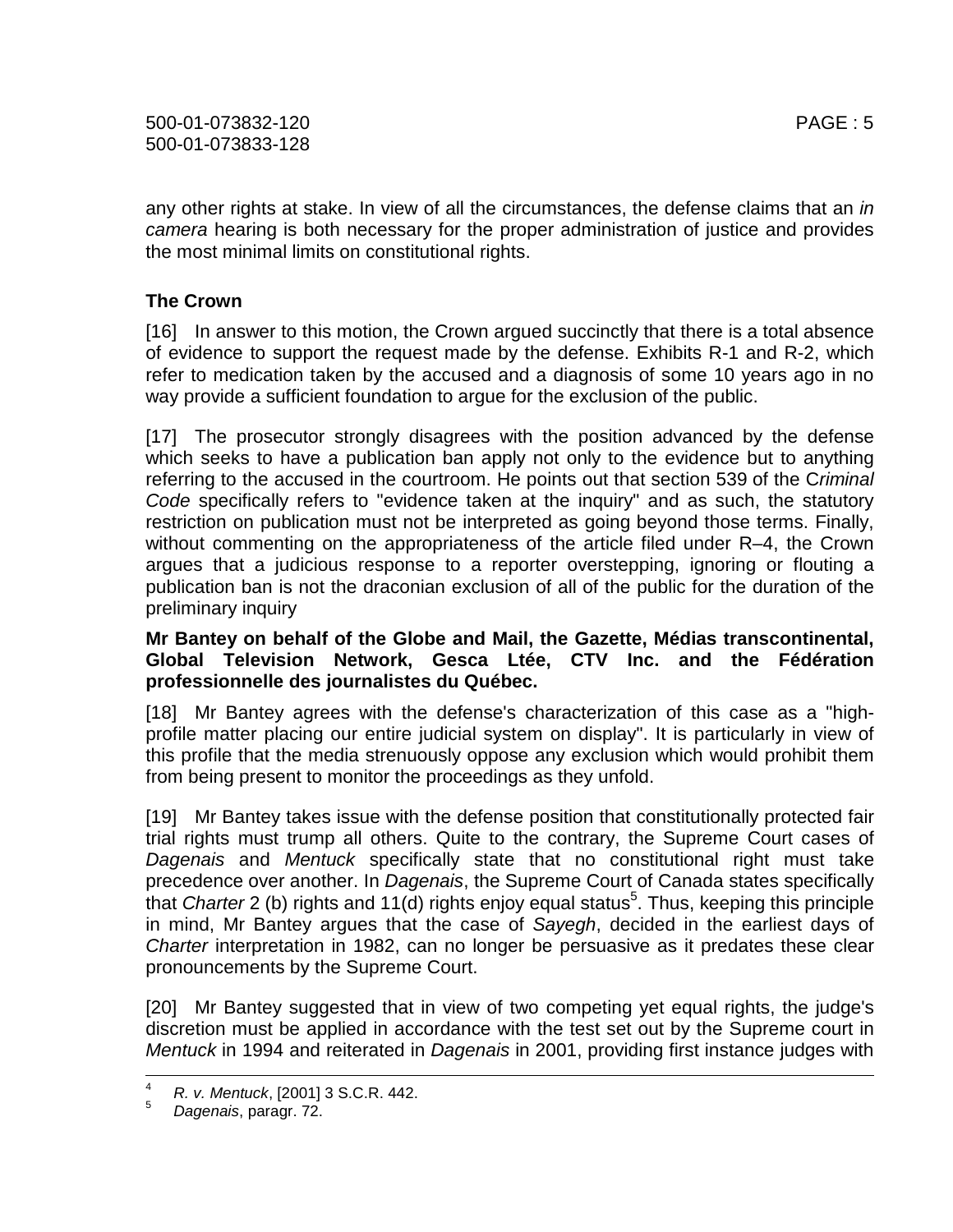a two-step test which must be met before a publication ban may be ordered. As stated in Toronto Star<sup>6</sup>, the Dagenais/Mentuck test applies not only when dealing with discretionary orders to ban publication but to all discretionary court orders that limit freedom of expression and freedom of the press in relation to legal proceedings.

[21] Mr Bantey underscores the well-established principle of open courts, enshrined in our democratic society and reiterated in compelling and unambiguous language, in the Supreme Court cases of Dagenais, Mentuck, CBC V. New Brunswick, and Toronto  $Star^7$ .

[22] With respect to the defense evidence, Mr Bantey refers to the absence of any reliable evidence tending to support the motion. He points out that the letters provided were not even in affidavit form. Yet the Supreme Court decisions place the burden of proof squarely on the party proposing such a limit on the freedom of the press. Furthermore, with respect to any fallout from unscrupulous journalists, these concerns are merely speculative and insufficient to meet the stringent test envisaged in Dagenais/Mentuck. The burden on the defense is to establish that such exclusion is necessary in order to prevent real and substantial risk to the fairness of the trial. Mr Bantey submits that this test is simply not met.

[23] With respect to the concerns raised by the defense of simple and unrestricted access to the Internet and possible contamination of the jury pool, Mr Bantey refers to the 2002 case of R. v. Pickton<sup>8</sup> in which Judge Stone of the British Columbia Provincial Court faced similar concerns. That case brought considerable and sensational media attention to the case of a man accused of murdering dozens of women involved in the sex trade and hiding their remains on his pig farm in Port Coquitlam B.C. At the preliminary hearing, the accused sought an order excluding the public. He argued that because the American media could not be bound by Canadian law and were entitled to broadcast the details of the preliminary inquiry in the U.S., the leaking of information back into Canada created a substantial risk of contaminating the jury pool. Just as in the present case, the situation was exacerbated in the case of Pickton by extensive coverage by the media on the Internet, radio, television and newspapers. Nevertheless, Judge Stone refused the motion to exclude the public and stated:

I am not prepared to accept, at this stage of the proceeding, that the justice system is so fragile that the appropriate corrective measures cannot be taken so as to ensure that an accused's right to a fair trial is not jeopardized. $9$ 

<sup>–&</sup>lt;br>6 Toronto Star Newspapers Ltd v. Ontario, [2005] 2 S.C.R. 188, paragr. 7.

<sup>7</sup> Dagenais v. CBC, [1994] 3 S.C.R. 835; R. v. Mentuck, [2001] 3 S.C.R. 442; CBC v. New Brunswick (A.G.), [1996] 3 S.C.R. 480; Toronto Star Newspapers Ltd v. Ontario [2005] 2 S.C.R. 188. 8

 <sup>2002</sup> BCPC 526.

<sup>9</sup> Pickton, paragr. 32.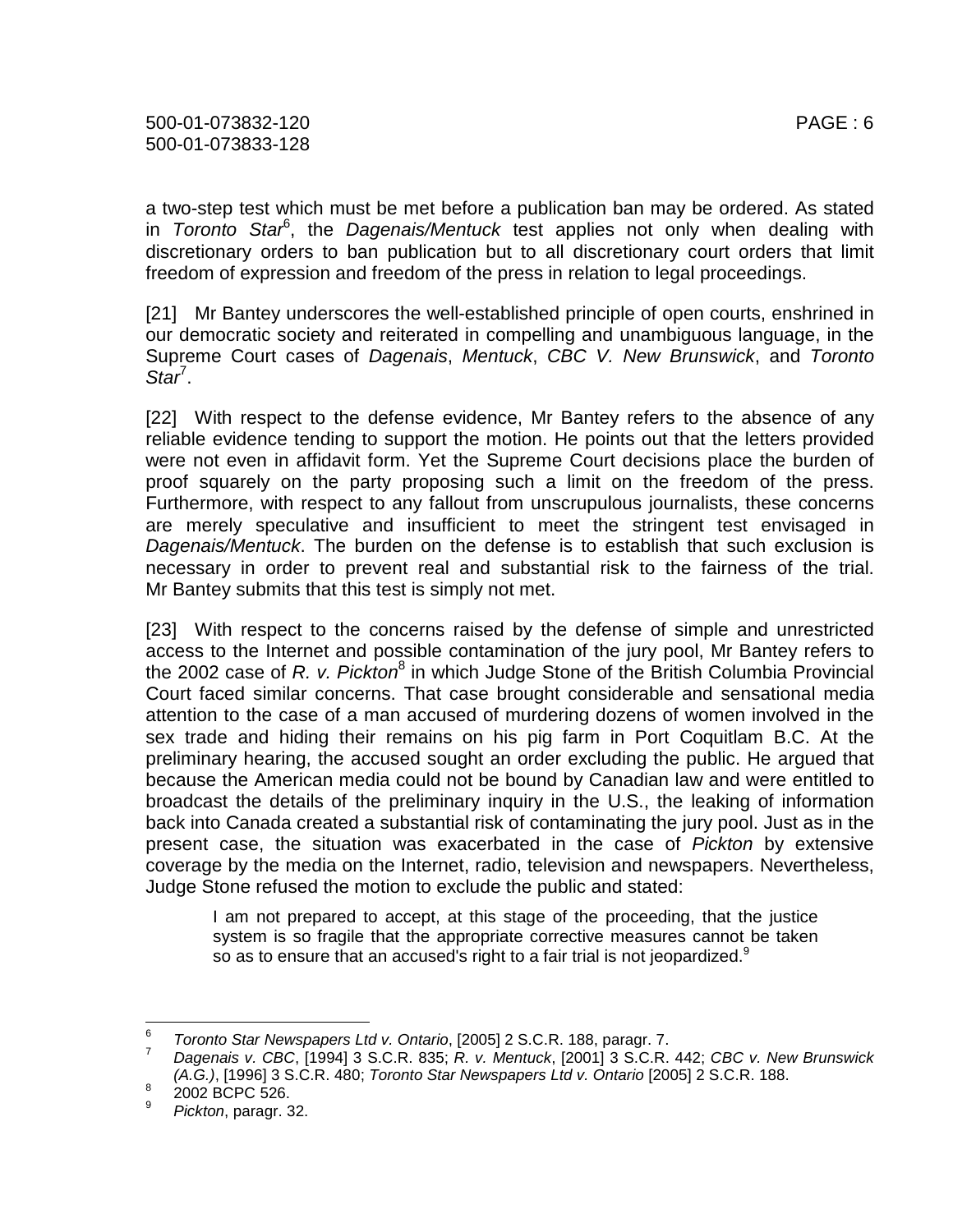[24] Mr Bantey also referred to several examples where it was held that excluding the public was refused as a measure to be reserved for only the "clearest of cases" where compelling evidence establishes its absolute necessity<sup>10</sup>.

## **M e Pageau on behalf of Québécor, Sunmedia Corp. and Agence QMI**

[25] Mr Pageau's remarks were brief and he endorsed the submissions made by Mr Bantey. He focused on the importance of the public in the courtroom as underscored by the Supreme Court in R. v. Vancouver Sun<sup>11</sup>.

Mr Pageau emphasized that the burden of proof rests on the defense and has not been satisfied. As such, he contends that on both parts of the Dagenais/Mentuck test, the application cannot succeed.

## **Mr Urbas on behalf of the family of the victim**

[26] Mr Urbas similarly supports the media's position and specifically argues the importance of allowing the victim's mother, father and sister who have traveled from China, to be present in the courtroom at every stage of the proceedings. These individuals are singularly interested in seeing firsthand how justice is done in Canada and they wish to honour their deceased son/brother by their presence in the courtroom.

# **ANALYSIS**

[27] Unlike the defense request for a publication ban pursuant to section 539(1)(b), the decision to exclude the public during a preliminary inquiry is a discretionary matter. The judge must consider whether it appears to him or her that the ends of justice will best be served by the exclusion of the public.

[28] In exercising this discretion, the judge must consider and balance competing yet equally fundamental Charter rights. The Supreme Court of Canada has unequivocally stated in Dagenais, that there is no hierarchy of Charter rights<sup>12</sup>.

[29] In this motion, two fundamentally important rights are at stake; the rights of freedom of expression and freedom of the press in section 2 (b) of the Charter, and the right in section 11 (d) to be presumed innocent until proven guilty according to law in a fair and public hearing by an independent and impartial tribunal. No judge relishes the position of having to encroach on either of these basic rights in any way.

 $\frac{1}{10}$  R. v. Vandevelde, [1994] CarswellSask 219 (Sask C.A.); R. v. Pan, 1994 CANLII 1155 (ON CA); R. v. Omar, 2009 ONCJ 780 (CANLII) and R. v. J.R., [2007] A.J. 1567 (A.B. Q.B.).

 $11$  [2004] 2 S.C.R. 332.

<sup>12</sup> Dagenais, paragr. 72.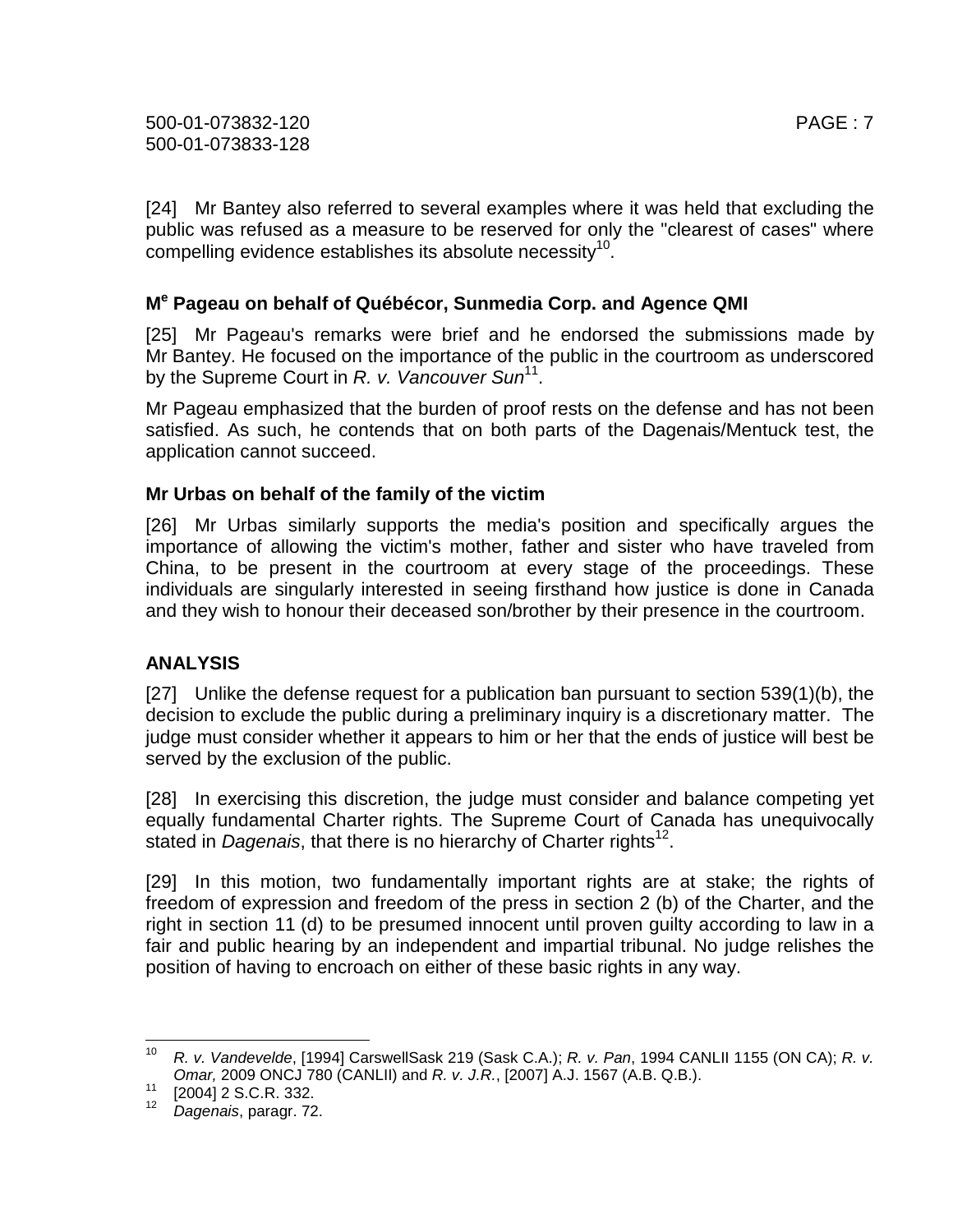[30] The framework for the exercise of this discretion is set out in the two-part test enunciated by the Supreme Court in 1994 in Dagenais v. CBC and reiterated in 2001 in R. v. Mentuck. In Mentuck, Mr Justice Iacobucci, speaking for the Court wrote<sup>13</sup>:

A publication ban should only be ordered when:

(a) Such an order is necessary in order to prevent a serious risk to the proper administration of justice because reasonably alternative measures will not prevent the risk; and

(b) the salutary effect of the publication ban outweigh the deleterious effects on the rights and interests of the parties and the public, including the effects on the right to free expression, the right of the accused to a fair and public trial, and the efficacy of the administration of justice.

[31] Although this test was developed in the context of publication bans, it applies to all discretionary actions affecting or limiting freedom of expression by the press during judicial proceedings. This was stated clearly in 1994 by the Supreme Court of Canada in the case of Vancouver Sun<sup>14</sup> and confirmed in 2005 in Toronto Star Newspapers<sup>15</sup>.

[32] The burden of establishing both branches of the test rests with the party seeking to curtail a constitutional right. Thus, on this motion, the defense must establish that the exclusion of the public is necessary and in fact represents the only way to prevent serious risk to the proper administration of justice. The reality of this risk must be "well grounded in the evidence"<sup>16</sup>. The defense claims that the first branch of the test is met as there is a serious risk to the accused's right to a fair trial in the absence of such an order.

[33] It is nothing short of speculation at this juncture to argue that a publication ban is insufficient to protect the accused 11(d) rights. No evidence supports the position that the usual safeguards in place in every trial will not suffice to ensure a fair, impartial and dispassionate jury in this case. Our criminal justice system is based on the unflinching faith in jurors' ability to follow instructions from the trial judge and to ignore information not presented to them at trial<sup>17</sup>. As Judge Stone aptly noted in the case of *Pickton*<sup>18</sup>, our justice system is not so fragile that it cannot provide appropriate corrective measures in order to adequately protect the accused right to a fair trial.

<sup>13</sup>  $\frac{13}{14}$  Paragr. 32.

 $^{14}$  Paragr. 31.

Paragr. 7.

<sup>16</sup>  $^{16}$  Mentuck, paragr. 34.

<sup>17</sup> See Dagenais, paragr. 87; Corbett [1988] 1 S.C.R. 670, paragr. 38-39; Vermette [1988] 1 S.C.R. 985, paragr. 21.

 $18$  Paragr. 32.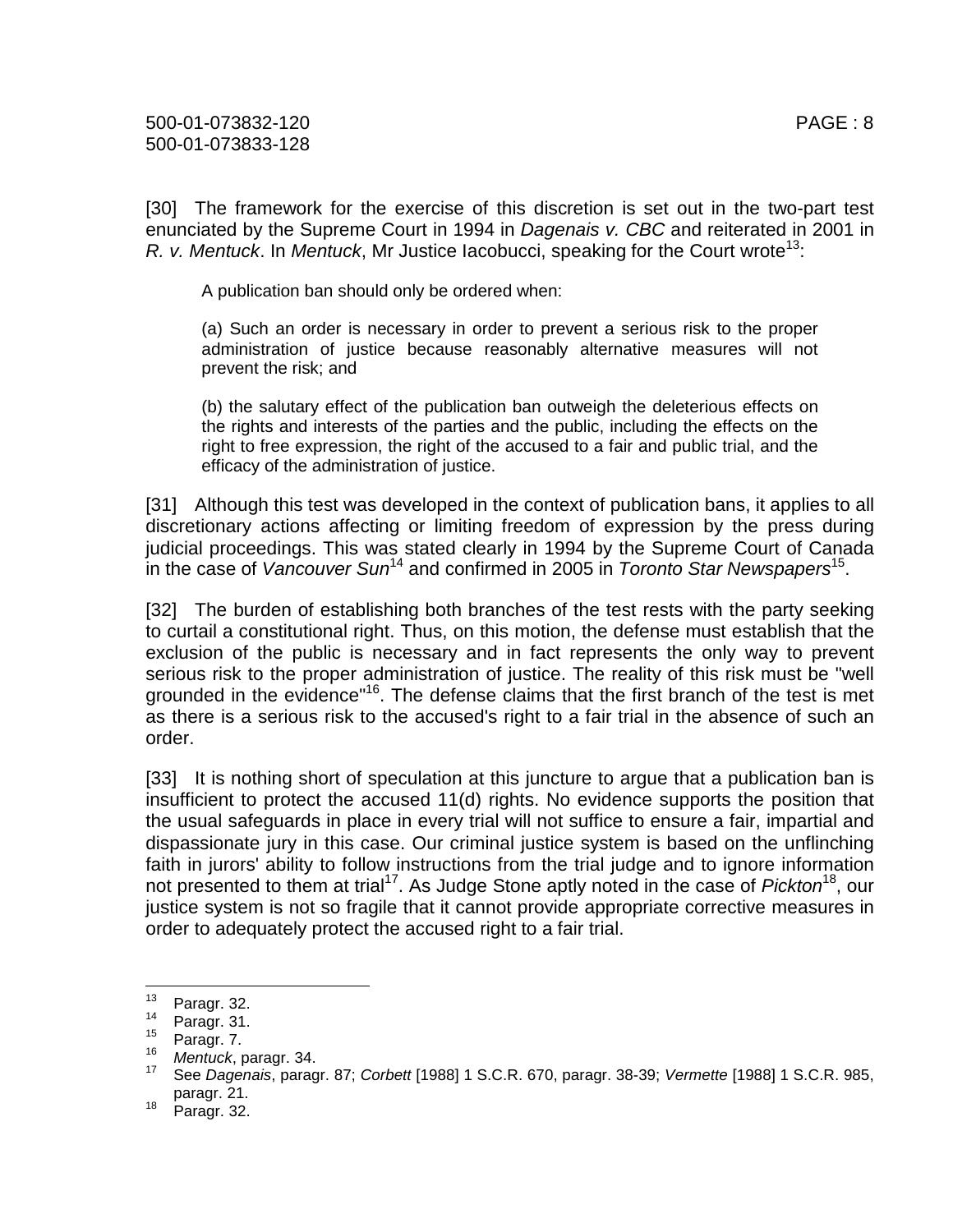[34] This motion fails to establish any compelling evidence of a real risk to the accused's right to a fair trial, in the absence of an order excluding the public. Moreover, the publication ban already in place is a "reasonable alternative measure" intended to safeguard the accused's section 11 (d) rights.

[35] On the second branch of the *Dagenais/Mentuck* test, the defense must establish that the salutary effects of excluding the public outweigh the deleterious effects on the rights of the public and of the press. In light of the numerous forceful pronouncements extolling the importance of the open court principle, this burden is difficult to meet.

[36] As stated in Vancouver Sun:

23 This Court has emphasized on many occasions that the "open court principle" is a hallmark of a democratic society and applies to all judicial proceedings.

24 The open court principle has long been recognized as a cornerstone of the common law: […]. The right of public access to the courts is "one of principle turning, not on convenience, but on necessity […].

25 Public access to the courts guarantees the integrity of judicial processes by demonstrating "that justice is administered in a non-arbitrary manner, according to the rule of law" […]. Openness is necessary to maintain the independence and impartiality of courts. It is integral to public confidence in the justice system and the public's understanding of the administration of justice. Moreover, openness is a principal component of the legitimacy of the judicial process and why the parties and the public at large abide by the decisions of courts.

26 The open court principle is inextricably linked to the freedom of expression protected by s. 2(b) of the Charter and advances the core values therein: Canadian Broadcasting Corp. v. New Brunswick (Attorney General), supra, at para. 17. The freedom of the press to report on judicial proceedings is a core value. Equally, the right of the public to receive information is also protected by the constitutional guarantee of freedom of expression: Ford [page347] v. Quebec (Attorney General), [1988] 2 S.C.R. 712; *Edmonton Journal, supra*, at pp. 1339-40. The press plays a vital role in being the conduit through which the public receives that information regarding the operation of public institutions: Edmonton Journal, at pp. 1339-40. Consequently, the open court principle, to put it mildly, is not to be lightly interfered with.

[37] As stated in the case of Toronto Star<sup>19</sup>, "court proceedings are presumptively open in Canada. Public access will be barred only when the appropriate court, in the exercise of its discretion, concludes that disclosure would subvert the ends of justice or unduly impair its proper administration".

<sup>19</sup> Paragr. 4.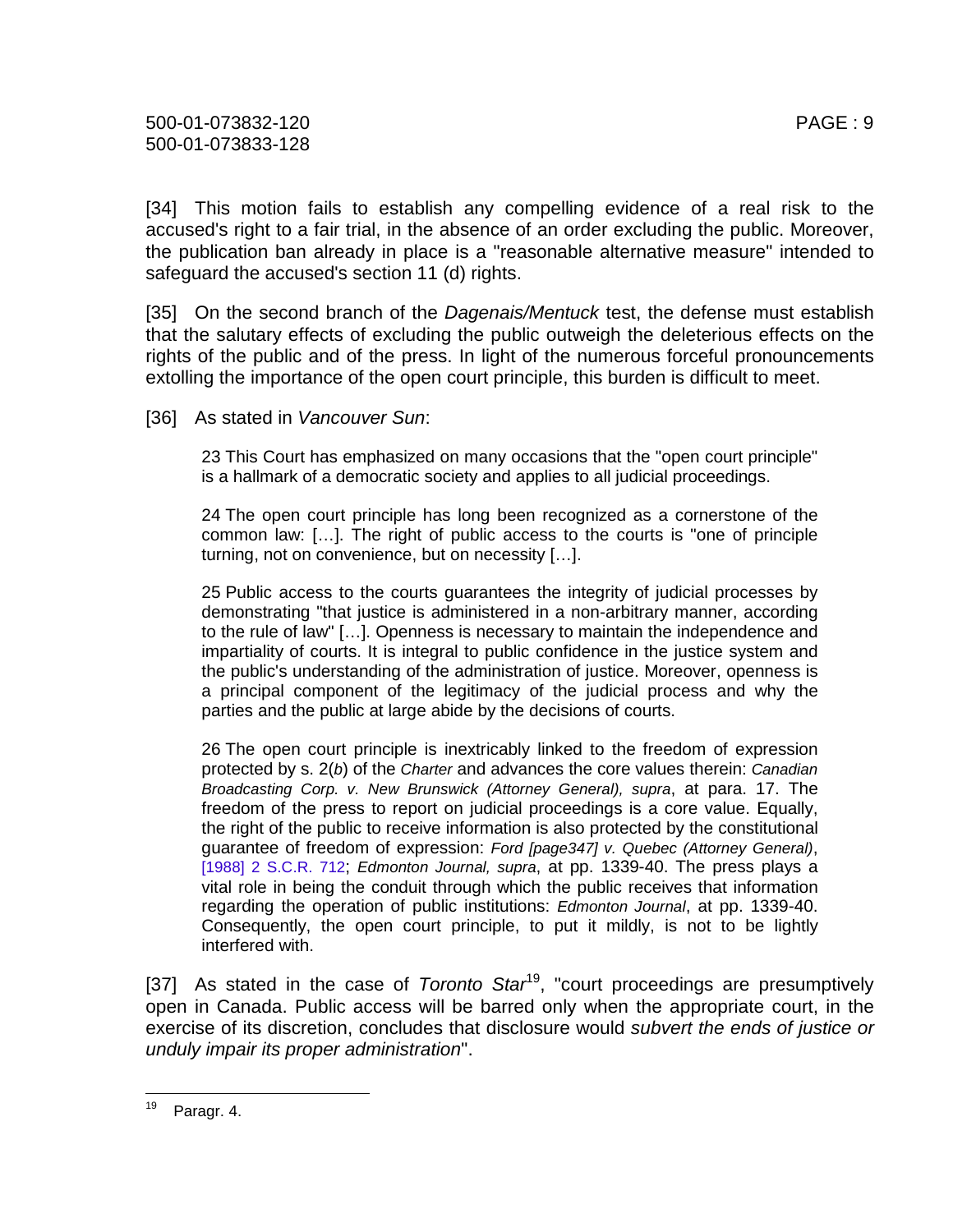[38] In addition, the court must consider the deleterious effect of proceeding behind closed doors in an atmosphere of secrecy and totally free from public scrutiny.

[39] Considering the overall importance of public access to courts, in the absence of evidence of a real, pressing and compelling need to ban any and all members of the public from the hearing, such an encroachment on section 2 (b) Charter rights is intolerable.

[40] Finally, regarding the submissions relating to the accused's medication and previous diagnosis, there is a total absence of evidence of any link between the information in these documents and their effect on the accused's obligation to be present in a courtroom, crowded or otherwise.

[41] To the extent that the accused could have established some adverse medical or psychological reaction to his presence in a public courtroom, this would not automatically satisfy the Dagenais/Mentuck test. The Court refers to section 537(1)(j.1) providing for a reasonable alternative measure. Indeed, the Court inquired as to the possibility of a defense request pursuant to section 537(1)(j.1) of the Criminal Code, to allow the accused to be out of the courtroom subject to any conditions deemed appropriate by the presiding judge. Presumably, a videoconference system could be set up from the prison. The defense flatly declined to pursue such a request.

#### **FOR THESE REASONS, THE COURT:**

**DENIES** the motion to exclude the public and;

**REITERATES** the order already in force directing that the evidence taken at the inquiry shall not be published in any document or broadcast or transmitted in any way before the accused is either discharged or before the end of his trial.

LORI RENÉE WEITZMAN, J.C.Q.

\_\_\_\_\_\_\_\_\_\_\_\_\_\_\_\_\_\_\_\_\_\_\_\_\_\_\_\_\_\_\_\_\_\_

M<sup>e</sup> Louis Bouthillier Attorney for the prosecution

M<sup>e</sup> Luc Leclair M<sup>e</sup> Raphaël Feldstein M<sup>e</sup> Pierre Panaccio Attorneys for the accused